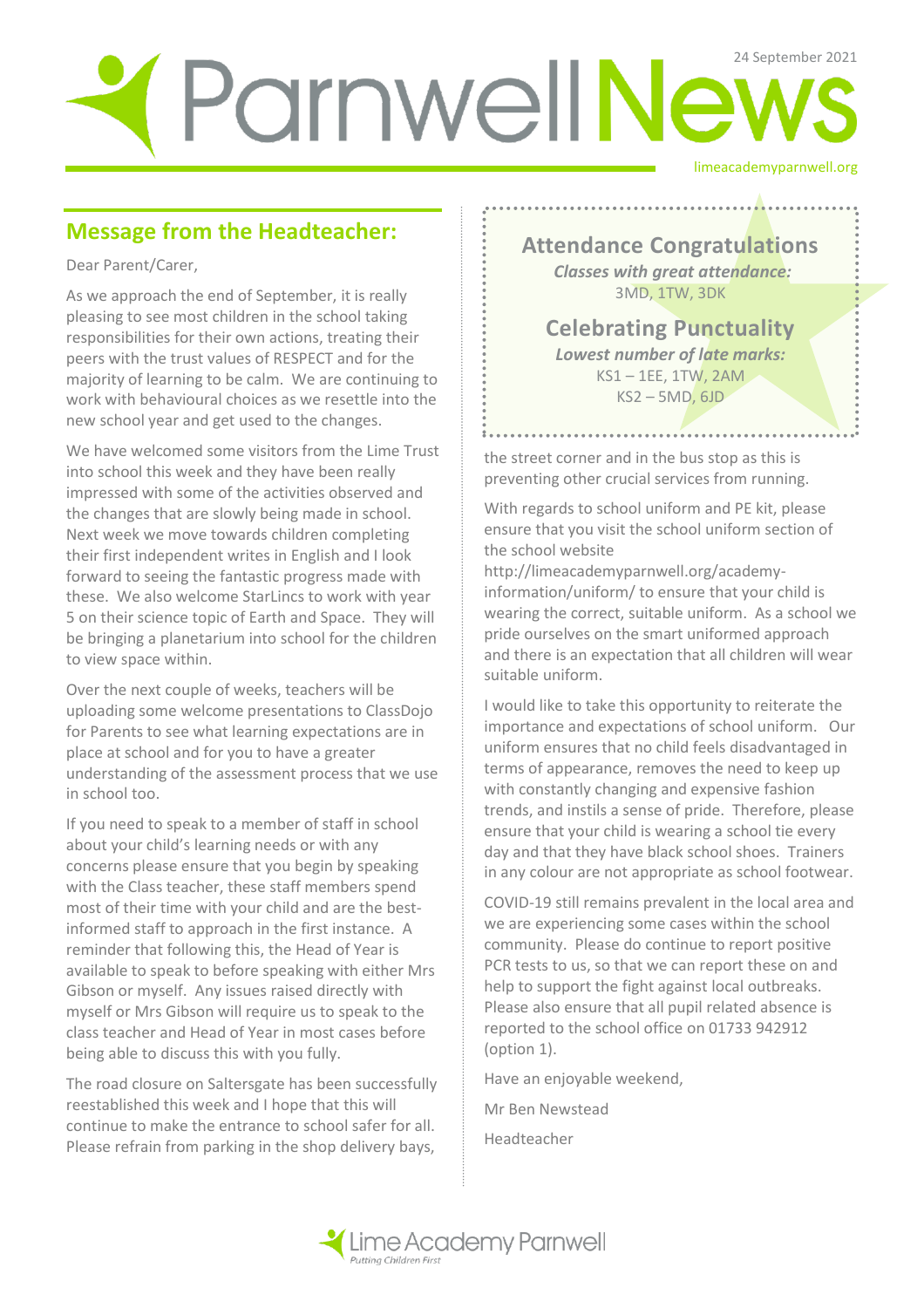#### **Paddington Day in Year 2**

Year 2 had a Paddington Experience Day this week where the children smelt, felt, looked and listened to all the different things Paddington played with in the bathroom. They wrote down lots of adjectives to describe them.



### **Applying for a Secondary School**

The online portal to apply for a Secondary School place is now open. You can apply through the Peterborough admissions website on: [www.peterborough.gov.uk/admissions](http://www.peterborough.gov.uk/admissions). You have until 31<sup>st</sup> October to apply on time.

#### **Reading Pyjama Night**

On Wednesday 20<sup>th</sup> October from 5:00pm-6:00pm we are holding a Reading Pyjama Night for children in every year group. We would love children to join us dressed in their comfiest pyjamas, bring a teddy/blanket and most importantly, their favourite book. The hall and dance studio will be transformed into reading rooms for the evening with mats, hot chocolate, biscuits and teachers sharing their favourite stories. Children in Years Reception-2 will be in the Dance Studio and Years 3-6 will be in the Hall.





#### **Year 5 Experience day**

On Tuesday 28th September StarLincs Planetarium will be coming in to school to visit Year 5 children. The children will then get the opportunity to see a presentation about their Science topic, Earth and Space inside the inflatable planetarium.



#### **Flu Vaccinations**

The Flu immunisation team will be in school on 10<sup>th</sup> November and 6th December to give children the flu vaccine to help protect them against the flu. Paper consent forms with more information will be distributed to classes in the next few weeks.

#### **Dinner Menu**

Next week we start week 4 of the Dinner Menu [http://limeacademyparnwell.org/media/3932/dinner](http://limeacademyparnwell.org/media/3932/dinner-menu-2020-09-18.pdf) [-menu-2020-09-18.pdf](http://limeacademyparnwell.org/media/3932/dinner-menu-2020-09-18.pdf)

#### **School Photos**

The School Photographer will be in School on Monday 11<sup>th</sup> October to take your child's School Photo. Information on how to pay for your child's photo will be sent out nearer the time.

#### **School Nurse Referrals**

The School Nurse Team now operate through a referral system. If you would like to make a referral to the Nurse, please visit the office for a referral form or you can contact them directly on 0300 029 5050.